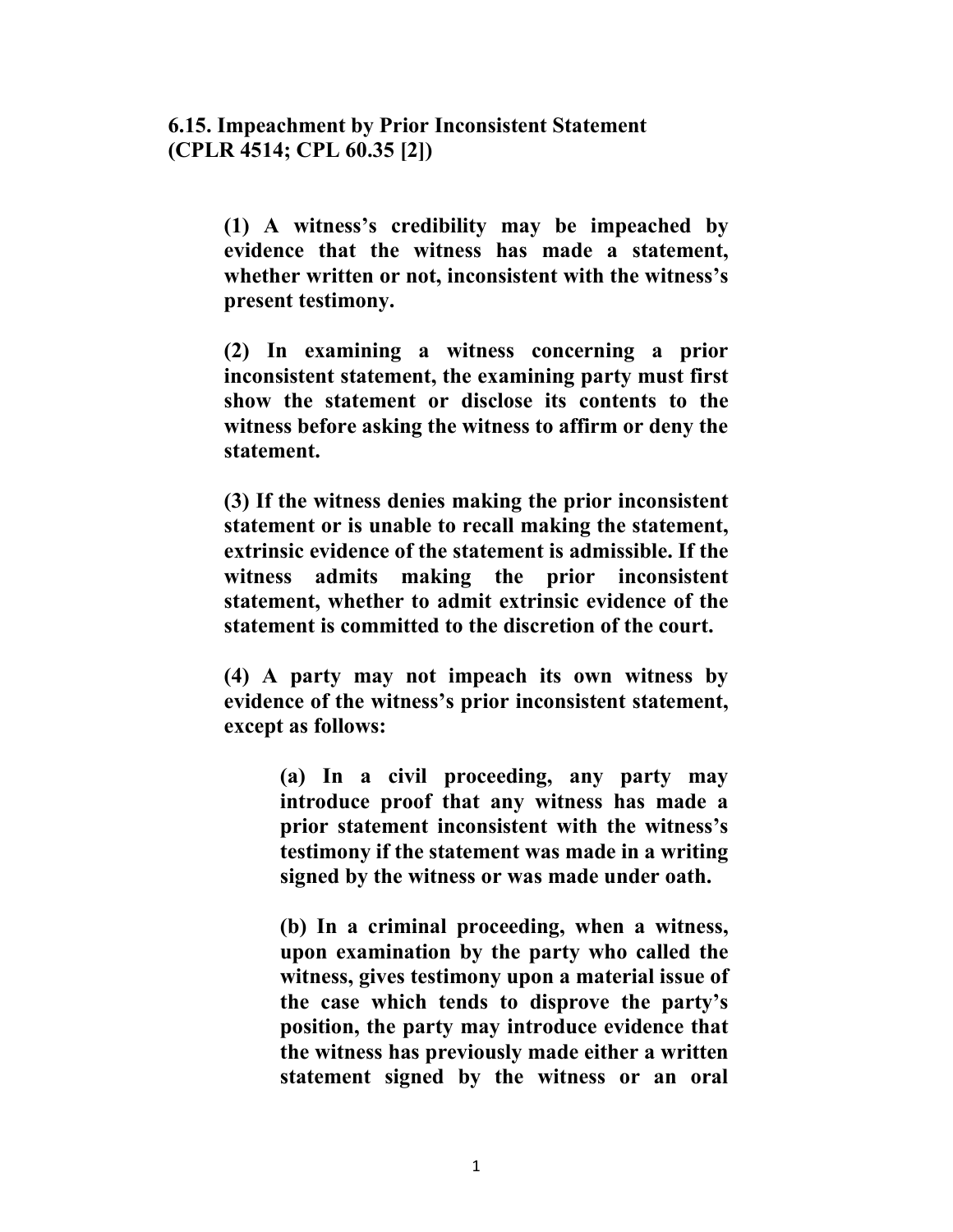**statement under oath contradictory to the witness's testimony.** 

**(5) The credibility of a witness may be impeached by showing that the witness omitted to state a relevant fact or to state it more fully prior to testifying, at a time when the witness's attention was called to the matter and the witness was specifically asked about the facts embraced in the question asked at a hearing or trial. Even though the matter was not called to the attention of the witness, the credibility of the witness may be impeached by showing that the circumstances surrounding the omission made it most unnatural for the witness to have omitted the information from what the witness said.** 

**(6) Except in a civil case, as provided in rule 8.33 (1), an inconsistent statement is not admissible for the truth of the contents of the statement; rather, it is admissible solely for the purpose of determining the credibility of the witness.** 

## **Note**

**Subdivision (1).** The rule set forth in subdivision (1) is derived from the seminal decision on the subject, *Larkin v Nassau Elec. R.R. Co.* (205 NY 267, 268- 269 [1912]), wherein the Court of Appeals held:

"Any statement of a witness made out of court, orally or in writing, if contradictory of a material part of his testimony, may be, if properly proven, introduced in evidence, not as substantive proof of the truth of such statement, but as tending to discredit him. If it is sought to prove the expression of an opinion inconsistent with the testimony, it is enough if the opinion is so incompatible with the facts testified to by the witness that an honest mind knowing the facts would not be likely to entertain the opinion. Repugnant statements or contraries cannot be true and the fact that the witness has made them tends to show that he is untrustworthy through carelessness, an uncertain memory or dishonesty." (*See also Sloan v New York Cent. R.R. Co.*, 45 NY 125, 127 [1871] [prior inconsistent statement "is competent, for the purpose of impeachment, to prove that a witness has made statements out of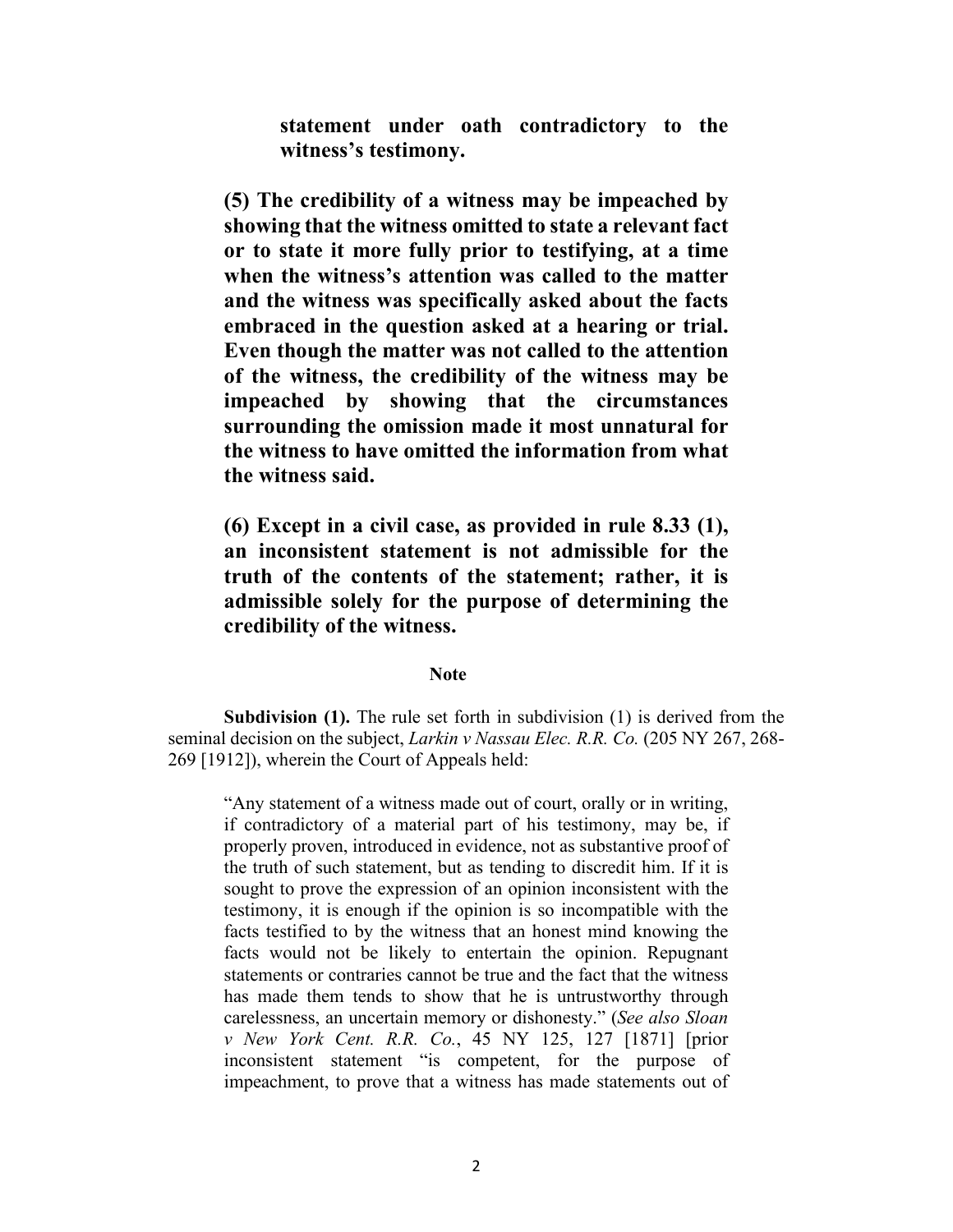court in conflict with his evidence in court upon a material question in the case"].)

Those holdings are embedded in a statute governing a criminal case: "Evidence concerning a prior contradictory statement . . . may be received only for the purpose of impeaching the credibility of the witness with respect to his testimony upon the subject, and does not constitute evidence in chief. Upon receiving such evidence at a jury trial, the court must so instruct the jury." (CPL 60.35 [2].)

Thus, as the relevance of the prior inconsistent statement is predicated upon the fact that it was made, and not for its truth, the hearsay rule does not bar the statement.

In the limited circumstance set forth in rule 8.33, however, decisional law permits a prior inconsistent statement to be admitted for its truth. (*See* rule 8.33 and the Note thereto.)

For a prior statement to be inconsistent for purposes of the rule, it is not necessary that "there be a direct and positive contradiction. It is enough that the testimony and the statements are inconsistent and tend to prove differing facts." (*Larkin*, 205 NY at 269.) In *People v Wise* (46 NY2d 321, 327 [1978]), the Court of Appeals noted that where there is some doubt as to whether a statement is "inconsistent," the "balance should be struck in favor of admissibility, leaving to the jury the function of determining what weight should be assigned the impeachment evidence. Applied in this fashion, the law of previous contradictory statements will advance rather than impede the truth-seeking process."

Where a prior inconsistent statement of a defendant in a criminal proceeding is involved, a statement made in violation of the defendant's federal or state right to counsel or the pre-interrogation warnings of *Miranda v Arizona* (384 US 436 [1966]) may, if otherwise voluntarily made, be used to impeach a defendant who testifies on his or her own behalf. (*People v Maerling*, 64 NY2d 134, 140 [1984]; *People v Wilson*, 28 NY3d 67 [2016]; *People v Harris*, 25 NY2d 175 [1969], *affd* 401 US 222 [1971].) It must be noted that the statement must be voluntary; an involuntary statement may never be used for impeachment. Similarly, evidence seized in violation of the Fourth Amendment may be used to impeach a defendant who testifies on his or her own behalf. (*United States v Havens*, 446 US 620 [1980]; *People v Maerling*, 64 NY2d 134 [1984].)

**Subdivision (2).** Subdivision (2) recites the foundation warning required for inquiring of a prior inconsistent statement, as derived from *Larkin v Nassau Elec. R.R. Co.* (205 NY 267, 269 [1912] [citations omitted]):

"In case the statements are oral, the warning is given by asking the witness, in substance and effect, if he did not at a given time and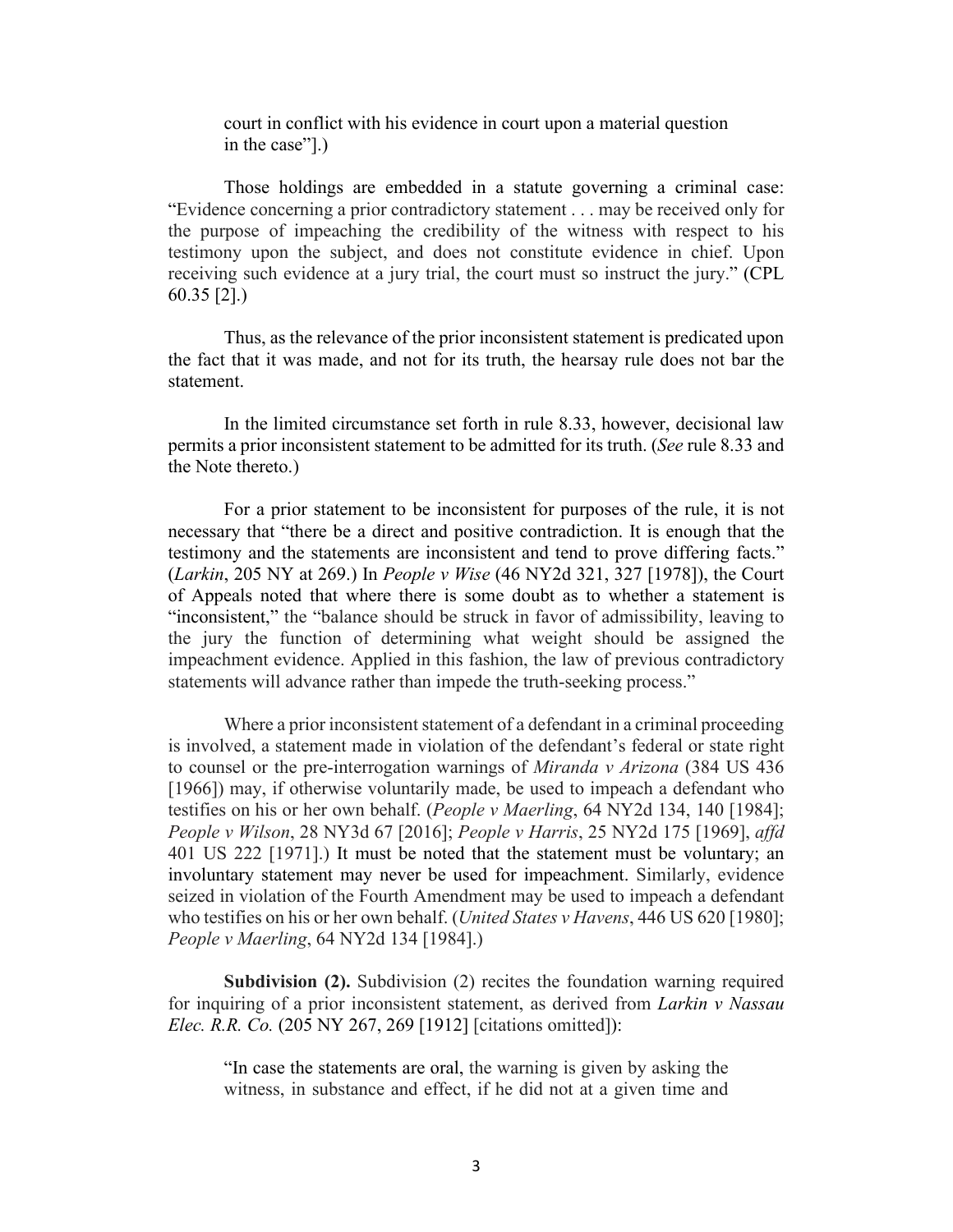place in the presence of or to a person or persons specified make the alleged contradictory statements. In case the statements are in writing and unsubscribed, the paper must be shown or read to the witness and marked for identification, and, if subscribed, the signature and in case he so demands the paper must be shown to him." (*See also Wise*, 46 NY2d at 326 ["To set the stage for the prior inconsistency, the questioner must first inform the witness of the circumstances surrounding the making of the statement, and inquire of him whether he in fact made it"].)

The foundation requirement does not apply where the witness who made the prior statement is a party to the proceeding. (*Blossom v Barrett*, 37 NY 434, 438 [1868] ["The (foundation) rule insisted on does not apply when the admission sought to be proved is that of a party to the suit. The party's confessions are competent without interrogating him at all in regard to it"]. *But see* Guide to NY Evid rule. 6.14, Impeachment by Evidence Improperly Obtained; Method of Impeachment.)

**Subdivision (3).** The rule set forth in subdivision (3) is also derived from *Larkin v Nassau Elec. R.R. Co.*:

"The attention of a witness having been thus called to the contradictory statements, they may be proven and introduced in evidence in the regular course of the trial. They may, of course, be proved by the admissions of the witness made at the time his attention was called to them. If he fully and clearly admits the making of them as provable by the impeaching party, further proof of them is unnecessary." (205 NY at 269-270; *see also Hanlon v Ehrich*, 178 NY 474, 480 [1904] ["If . . . the witness denies having made the statement, or does not remember having made it, he may then be contradicted by any person who heard him make it (or) documentary evidence"].)

Whether to admit the extrinsic evidence when the witness has admitted the inconsistency is committed to the sound discretion of the trial court. (*See People v Piazza*, 48 NY2d 151, 163-165 [1979]; *People v Schainuck*, 286 NY 161, 165 [1941].) In deciding on the admissibility of a prior inconsistent statement a court may consider whether the statement relates to a collateral matter and would not be admissible pursuant to rule 6.11 (Impeachment in General). (*Cf. People v Knight*, 80 NY2d 845, 847 [1992] ["the rule prohibiting the use of extrinsic evidence to impeach a witness on a matter that is merely collateral . . . has no application where the issue to which the evidence relates is material in the sense that it is relevant to the very issues that the jury must decide"].)

**Subdivision (4) (a) and (b)** are taken virtually verbatim from CPLR 4514 and CPL 60.35, respectively. They were enacted "to correct the inequities